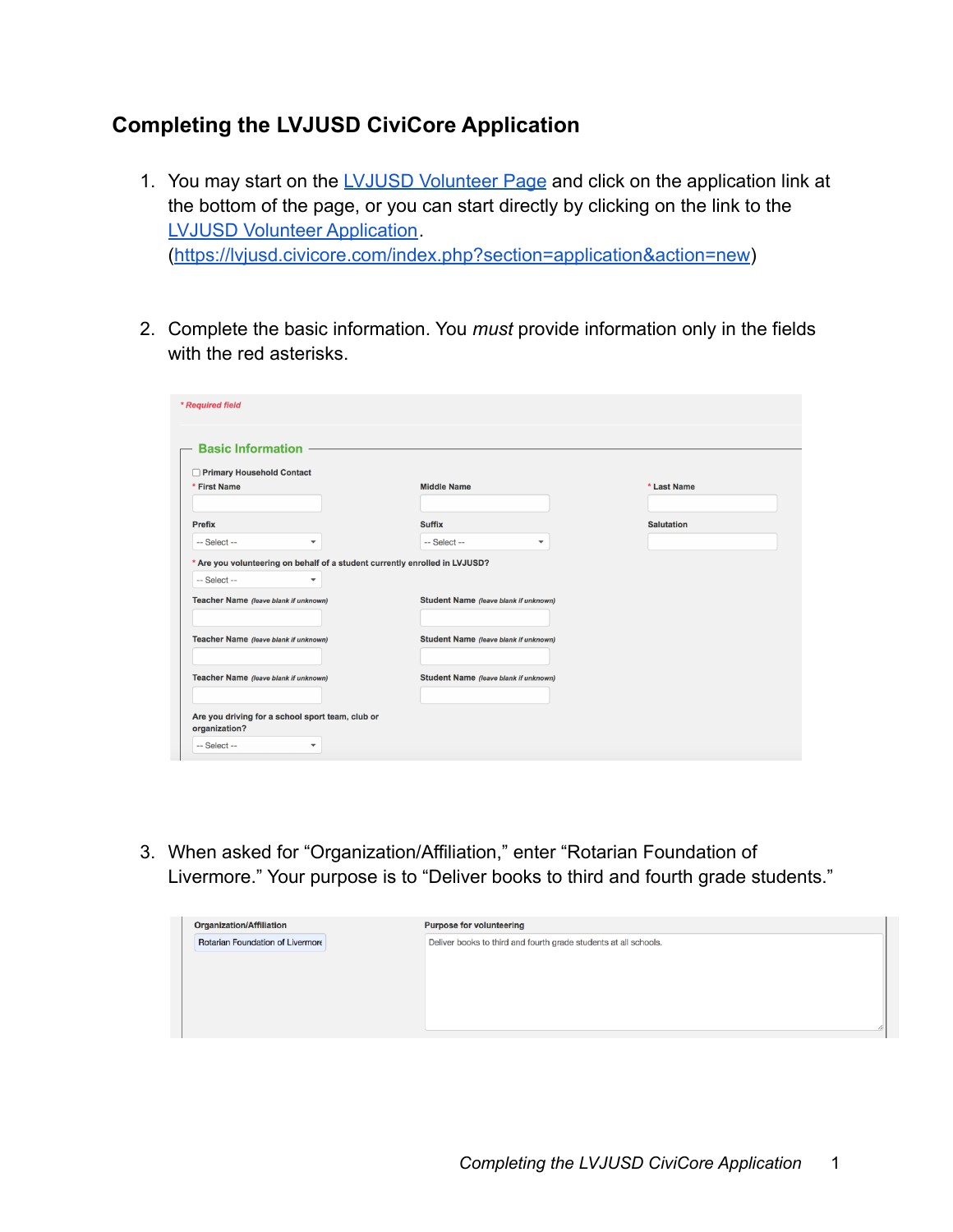4. In the "Additional Information" section, you are asked to enter your CiviCore password. You create this password on the application by entering it twice, as indicated. Make a note of it for future access to your volunteer status.

In this same section, you also enter the type of volunteering you will do: "Classroom or library" and you enter your Driver's License or other identification that allows them to verify your eligibility to serve as a school volunteer.

| * CiviCore Password                                 | * Confirm CiviCore Password |   |
|-----------------------------------------------------|-----------------------------|---|
| Ø                                                   |                             | Ø |
| <b>Home phone</b>                                   | <b>Cell phone</b>           |   |
| ###-###-####                                        | ###-###-####                |   |
| <b>Work phone</b>                                   | Work phone ext.             |   |
| ###-###-####                                        |                             |   |
| * Are you an LVJUSD employee?                       |                             |   |
| $\bigcirc$ Yes $\bigcirc$ No                        |                             |   |
| * Type of volunteering                              |                             |   |
| ✔ Classroom or library (under direct supervision)   |                             |   |
| Driver (School Athletic Team, Club or Organization) |                             |   |
| Field trip single day                               |                             |   |

5. Finally, enter the names of the schools where you would like to deliver books. If you know of one or two favorites, go ahead and enter them only. If you would like to be eligible to deliver books to all third and fourth graders, enter each elementary school, both K-8 schools, and Vineyard Elementary/High.

(See screenshot on next page)